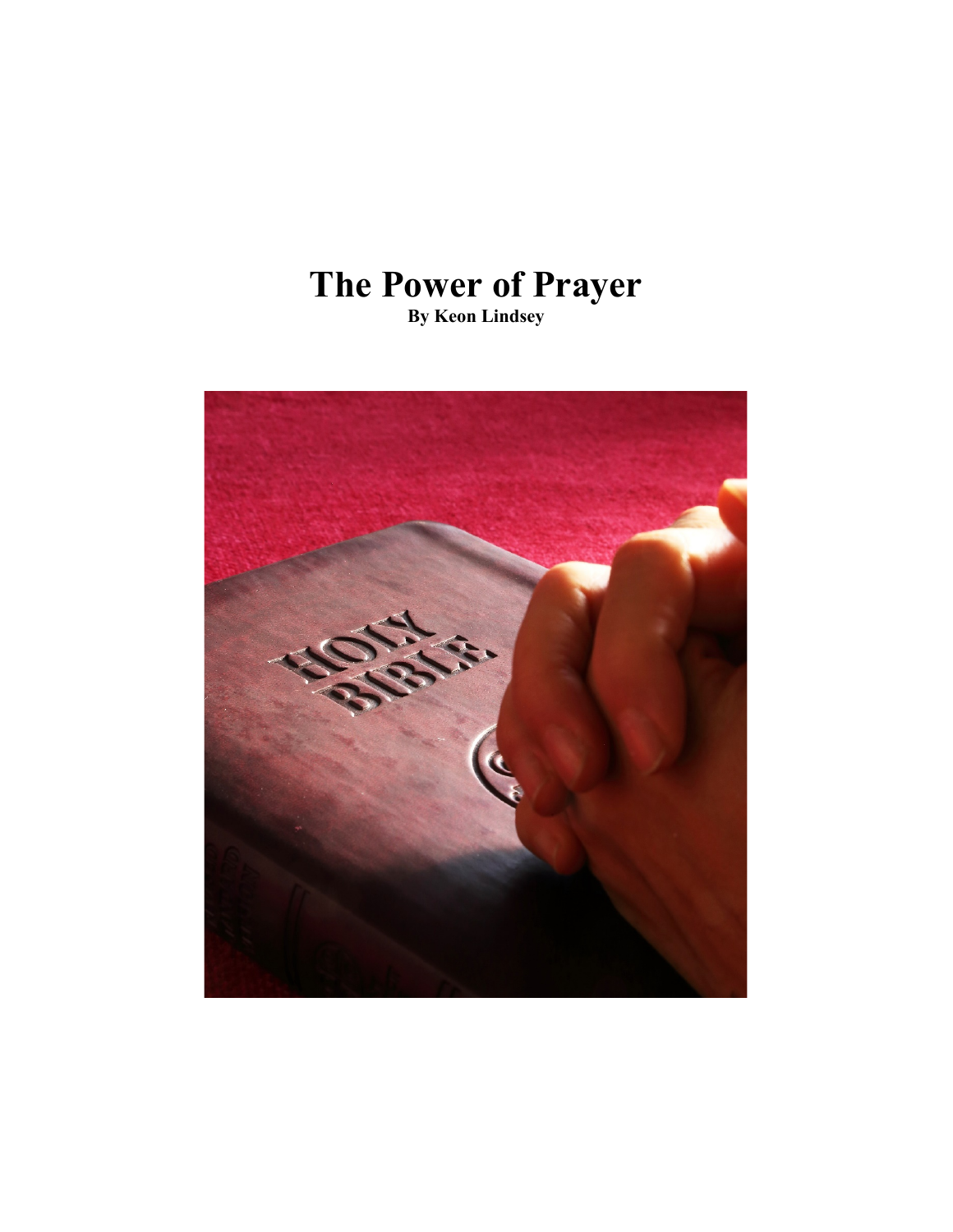### **Copyright** © **2020 By Keon Lindsey**

All rights reserved. No part of this publication may be reproduced, stored, or transmitted in any form or by any means, except in the case of brief quotations without permission from the author.

This is a free book. It is not for sale and is not to be sold. Organizations wishing to distribute this book free of charge, please contact the author at info@KeonLindsey.com

Scripture taken from the New King James Version®. Copyright © 1982 by Thomas Nelson. Used by permission. All rights reserved.

### **Contents**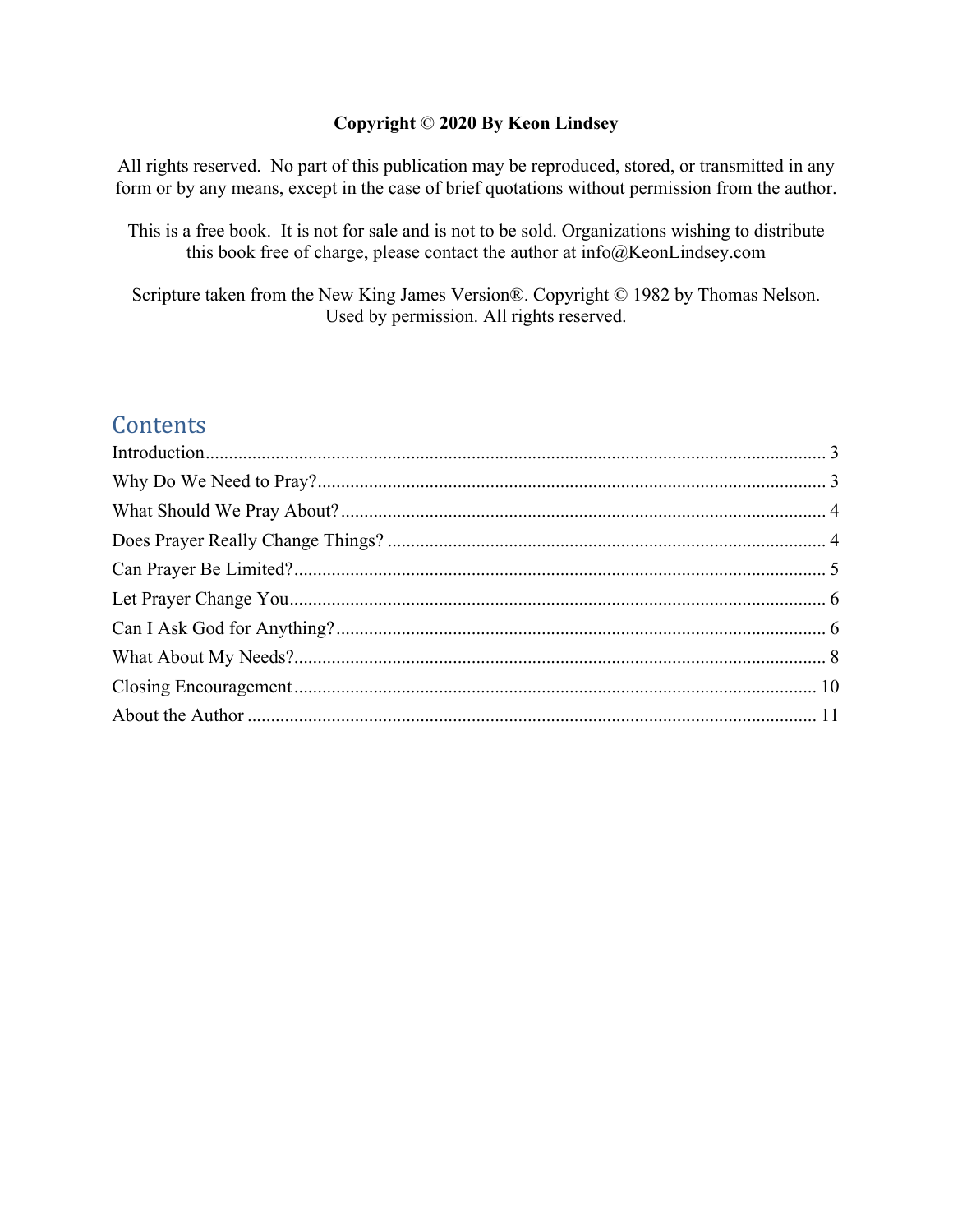### <span id="page-2-0"></span>**Introduction**

Where do you turn when times are tough? What is your reaction to great news? What do you do when things go wrong? When you have a good day, what do you do? Many people will turn to a friend or loved one right away, but the Bible tells us what our first reaction should be:

**Is anyone among you suffering? Let him pray. Is anyone cheerful? Let him sing psalms. Is anyone among you sick? Let him call for the elders of the church, and let them pray over him, anointing him with oil in the name of the Lord. And the prayer of faith will save the sick, and the Lord will raise him up. And if he has committed sins, he will be forgiven. (James 5:13-15)**

In all seasons of life, the good and the bad, we should turn to God first. Do you have problems? Pray. Are you happy? Sing to God. Are you sick? Pray, because the prayer of faith will rescue the sick and find forgiveness for sin.

We are encouraged many times to pray. Jesus endorsed it.

#### **Then He spoke a parable to them, that men always ought to pray and not lose heart. (Luke 18:1)**

Paul encouraged us to pray all the time and not just for ourselves, but

### **praying always with all prayer and supplication in the Spirit, being watchful to this end with all perseverance and supplication for all the saints. (Ephesians 6:18)**

Such encouragements help us conclude prayer is very important. However, the question is, why?

### <span id="page-2-1"></span>Why Do We Need to Pray?

Prayer shows that you know the Creator is bigger than you, your problems, and blessings. Prayer shows humility and that you depend on God. He said,

#### **If My people who are called by My name will** *humble themselves***, and pray… (2 Chronicles 7:14)** *emphasis added*

Prayer is part of turning away from wrong and turning to the Lord.

**If My people who are called by My name will humble themselves, and pray and seek My face, and** *turn from their wicked ways***… (2 Chronicles 7:14)** *emphasis added*

Prayer is part of communion with God that prepares us to receive blessings.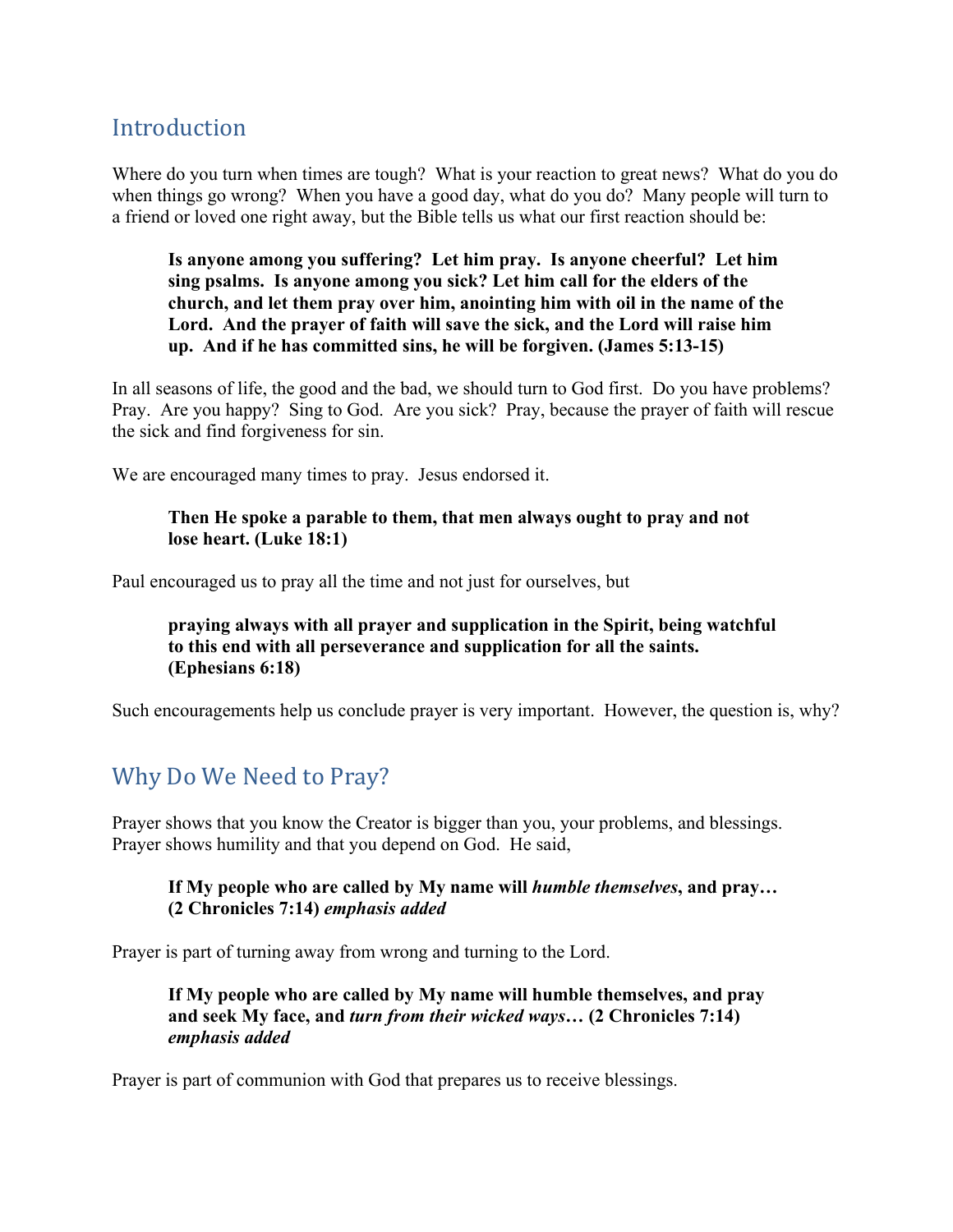#### **If My people who are called by My name will humble themselves, and pray and seek My face, and turn from their wicked ways, then** *I will hear from heaven***, and will forgive their sin and** *heal their land***. (2 Chronicles 7:14)** *emphasis added*

Prayer allows you to commune or share with God, just as you would with someone who loves you and has your best interest at heart. If you want to get close to God, because He cares about you, you must spend time with Him in prayer.

### <span id="page-3-0"></span>What Should We Pray About?

You can talk to God about any and everything. The apostle Peter said,

### **Casting all your care upon Him, for He cares for you. (1 Peter 5:7)**

You share details of your life with friends, why not share them with God? The Lord wants us to talk with Him about the issues we face. In fact, the Bible says,

#### **Let us therefore come boldly to the throne of grace, that we may obtain mercy and find grace to help in time of need. (Hebrews 4:16)**

Jesus willingly brings our needs to God the Father because He can sympathize with our human condition (Hebrews 4:15). As humans, we usually think of praying for physical needs, so here is an example of how to pray for spiritual needs that Paul gave us. He prayed,

### **That the God of our Lord Jesus Christ, the Father of glory, may give to you the spirit of wisdom and revelation in the knowledge of Him, the eyes of your understanding being enlightened; that you may know what is the hope of His calling, what are the riches of the glory of His inheritance in the saints, and what is the exceeding greatness of His power toward us who believe, according to the working of His mighty power. (Ephesians 1:17-19)**

Now that's a prayer! But what did he say? Paul prayed that God would give his friends 1) the spirit of wisdom so they could know God better, and 2) knowledge of the hope of God's calling, inheritance, and power toward them. These are incredible blessings that a pastor could spend a whole sermon trying to explain individually. But for our purposes, you should realize that God is willing to grant spiritual blessings and growth, so we should pray for them.

### <span id="page-3-1"></span>Does Prayer Really Change Things?

Now we know that we should pray, what to pray for, and how often to pray. But does prayer really change things? James gives an illustration of a righteous person's prayer power.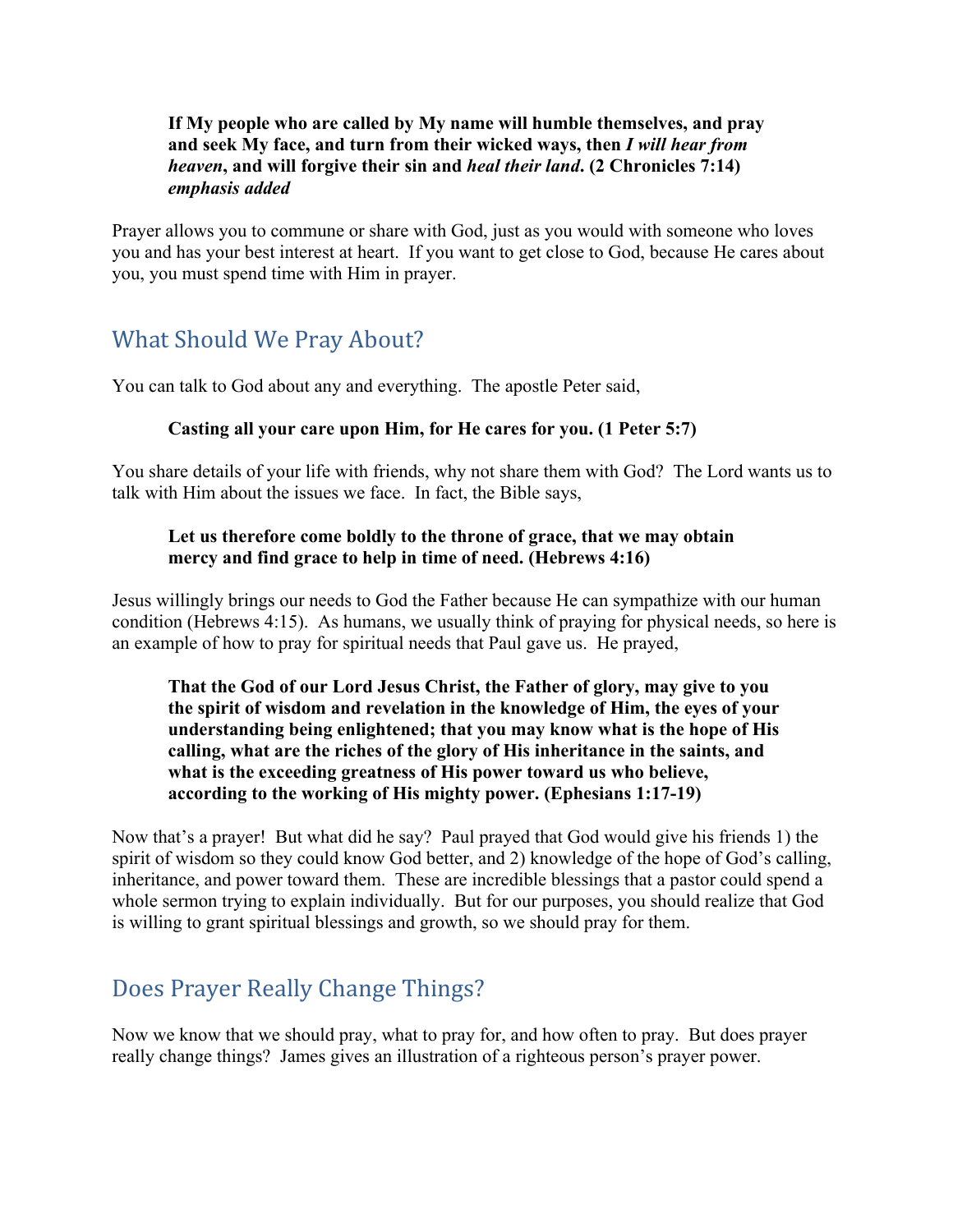#### **Elijah was a man with a nature like ours, and he prayed earnestly that it would not rain; and it did not rain on the land for three years and six months. And he prayed again, and the heaven gave rain, and the earth produced its fruit. (James 5:17-18)**

Elijah was a human, just like you – he had to eat, sleep, breathe, etc. He had times of weakness and uncertainty. However, he prayed earnestly, seriously, and with conviction that it would not rain. It did not rain for three and a half years! Elijah prayed again that it would rain and it did. He prayed these things to teach the people that they should believe in and serve the one true God. The Lord heard and answered these prayers from a righteous person for a righteous cause. You can read the whole story in 1 Kings 17-18.

Some people will say, of course God answered Elijah's prayer because he was a prophet. However, James informs us that this is wrong thinking. He said, "Elijah was a man," in fact, just a regular man. James did not say, "Elijah was a prophet." The only difference between you and Elijah is that he chose to be serious about believing God. So, can a "regular" person have prayers answered?

At a church youth camp in 2011 my students put the power of prayer to the test. It had been raining off and on for several days, but the day we were to leave there was a steady rain. The prospect of having to make a few hundred kids haul their luggage some distance through the rain to the buses and then ride home three hours soaking wet was not pleasant. Therefore, we prayed the rain would stop so we could load the buses. The rain stopped when it was time to load up and we rode home dry—God provided for our need and answered our request!

### <span id="page-4-0"></span>Can Prayer Be Limited?

So, prayer is powerful, but can anything limit its potential? Looking back at our opening passage from James, you'll notice that sin and sickness are related two times in two verses.

### **And the prayer of faith will save the sick, and the Lord will raise him up. And if he has committed sins, he will be forgiven. Confess your trespasses to one another, and pray for one another, that you may be healed. The effective, fervent prayer of a righteous man avails much. (James 5:15-16)**

At first glance it appears to say confess your sins and be healed, so by implication, you are sick because you have sinned. Now before you go and tell someone if they had not sinned they would not be sick, remember that is not always the case. When the disciples assumed a man was born blind because he or his parents had sinned, Jesus shocked them by saying no one had sinned. Instead, the man was blind to bring God glory (John 9:1-3).

So we must not interpret James 5:16 based on our human value system of deserving to be sick or not. Instead, go to the meaning at the spiritual level – confess your sins so God will hear your prayers! How can we be sure this is the certain meaning? Because James' example in the same verse is the "prayer of a righteous man avails much" or a righteous person's prayer is powerful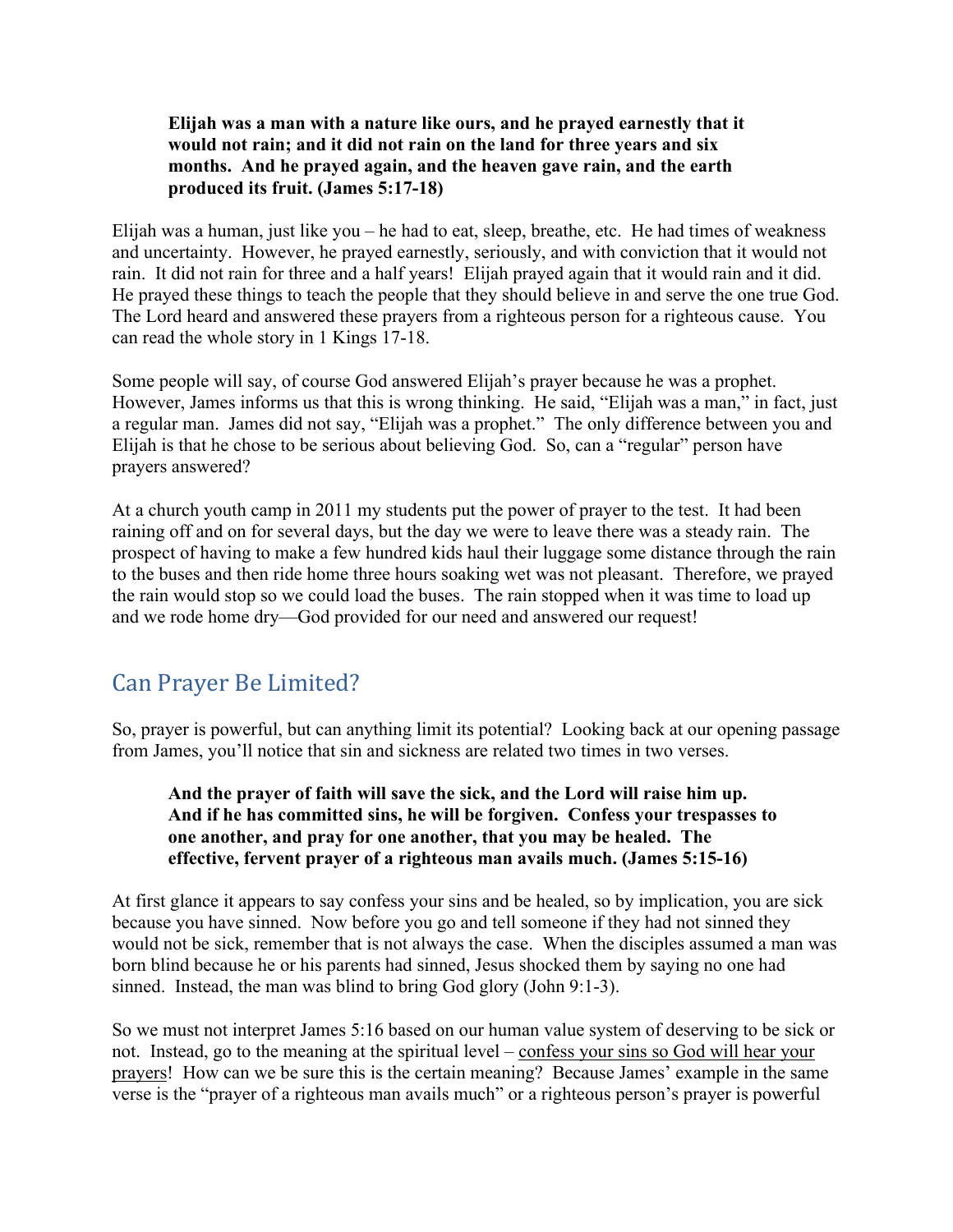with God (v.16). If you are sinning, you are pushing God away from you. So, don't expect Him to answer your prayers until you confess your sin and come close to Him.

Jesus reminded us of this when He said to be reconciled with those you have wronged before bringing gifts to God (Matthew 5:23-24). Peter also gave a practical example saying,

### **Husbands, likewise, dwell with them with understanding, giving honor to the wife, as to the weaker vessel, and as being heirs together of the grace of life,**  *that your prayers may not be hindered***. (1 Peter 3:7)** *emphasis added*

He states simply, if a husband does not treat his wife properly, that man should not expect God to answer his prayers. Wow! Yes, sin and sinful living will block your prayers. So, if we want our prayers to be heard, what can we do?

# <span id="page-5-0"></span>Let Prayer Change You

This brings us to the most important thing prayer can change – you. It will help you leave your sin and come back to God. The Lord will always hear the prayer of confession.

### **If we confess our sins, He is faithful and just to forgive us our sins and to cleanse us from all unrighteousness. (1 John 1:9)**

We are also told.

### **Draw near to God and He will draw near to you. Cleanse your hands, you sinners; and purify your hearts...Humble yourselves in the sight of the Lord, and He will lift you up. (James 4:8,10)**

Get close to God and leave sinful ways behind. Of course, this is a consistent theme in the Bible. For example, Jesus said, abide in Me, then ask as you pray in John 15:7. Abiding in Jesus is as close as you can get!

Now that you're growing in your interest in and resolve to pray, you may have a big question.

### <span id="page-5-1"></span>Can I Ask God for Anything?

It's great to know that we can pray about everything, but does that mean we can ask for anything? The Gospel of John records three important instances where Jesus discussed asking: John 14:12-14, 15:7, and 16:23-24. We'll examine these individually, and then, collectively.

A. **Most assuredly, I say to you, he who believes in Me, the works that I do he will do also; and greater works than these he will do, because I go to My Father. And whatever you ask in My name, that I will do, that the Father**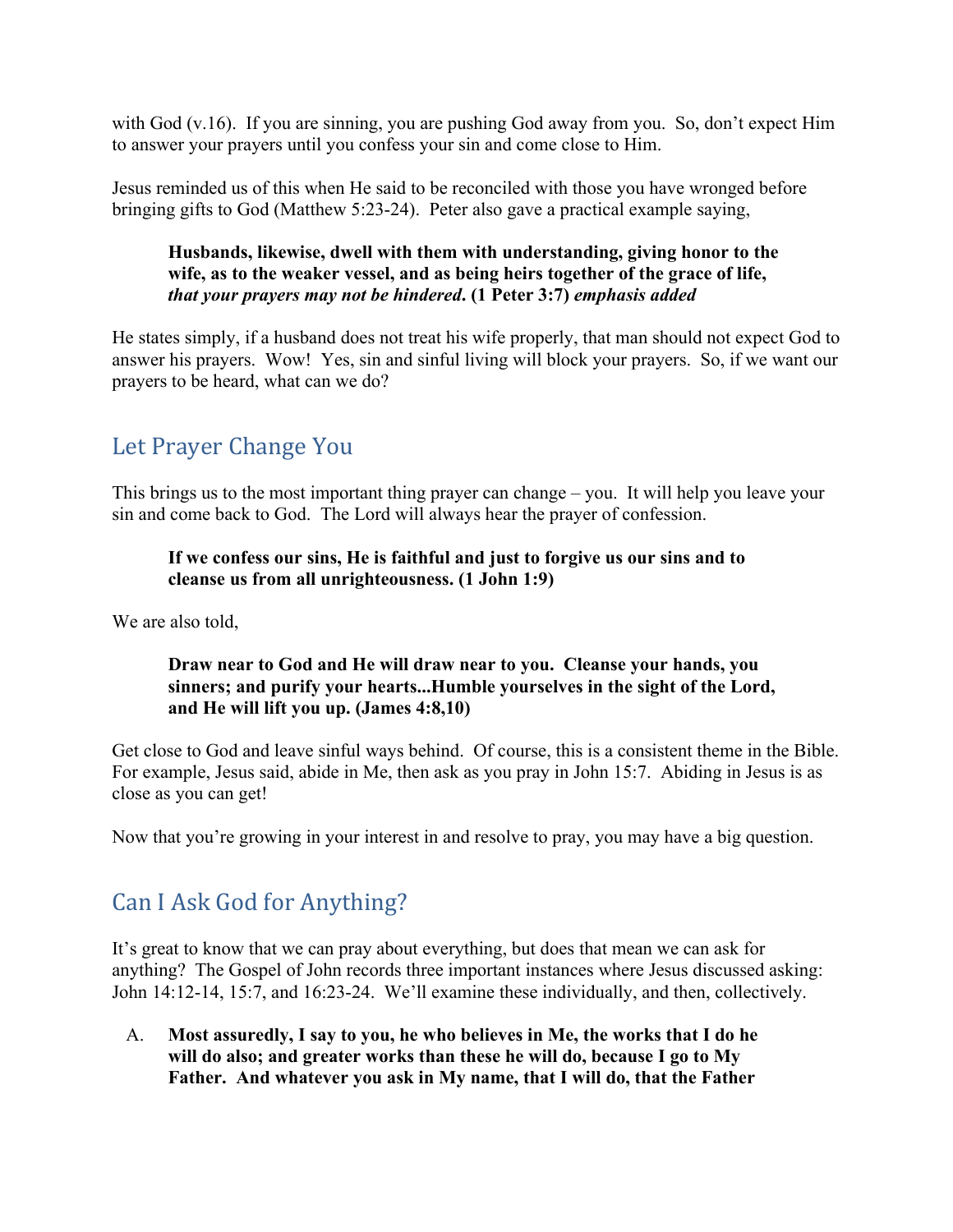### **may be glorified in the Son. If you ask anything in My name, I will do it. (John 14:12-14)**

In this passage Jesus was comforting the disciples concerning His departure. Since He was leaving, Jesus told the disciples if they believed on Him, they would carry on His ministry doing the same amazing works that Jesus did. This was possible because Jesus was going to send the Holy Spirit (John 14:16-17) who would live in His followers. He would empower the followers to do great things in Jesus name, as they shared the Gospel in Acts 1:8.

Then, Jesus said that whatever was asked in His name would be done so that God the Father would be glorified in the Son. He repeated this showing how important the concept is. What can we ask in Jesus name? Does it mean ask simply for anything or is it anything that will bring God glory? In context, this should refer to the same types of works that Jesus did (from verse 12). Matthew Henry gave a nice explanation of asking, and so, answers these questions for us:

"1. In what way [were the disciples] to keep up communion with [Jesus], and derive power from him, when he was gone to the Father – by prayer... Here is, (1.) Humility prescribed: You shall ask… (2.) Liberty allowed: "Ask any thing, that is good and proper for you; any thing, provided you know what you ask, you may ask; you may ask for assistance in your work, for a mouth and wisdom, for preservation out of the hands of your enemies, for power to work miracles when there is occasion, for the success of the ministry in the conversion of souls; ask to be informed, directed, vindicated."

"2. In what name they were to present their petitions: Ask in my name. To ask in Christ's name is, (1.) To plead his merit and intercession, and to depend upon that plea... (2.) It is to aim at his glory and to seek this as our highest end in all our prayers…"

"4. For what reason their prayers should speed so well: That the Father may be glorified in the Son."[1](#page-6-0)

The sum then is, to ask whatever will allow us to do the works of Christ and so bring Him glory. God will certainly give us all that is required to do His work (2 Corinthians 9:8).

B. **I am the vine, you are the branches. He who abides in Me, and I in him, bears much fruit; for without Me you can do nothing. If anyone does not abide in Me, he is cast out as a branch and is withered; and they gather them and throw them into the fire, and they are burned. If you abide in Me, and My words abide in you, you will ask what you desire, and it shall be done for you. By this My Father is glorified, that you bear much fruit; so you will be My disciples. (John 15:5-8)**

<span id="page-6-0"></span><sup>&</sup>lt;sup>1</sup> Matthew Henry's Commentary, Vol. 5 "The Gospel According To Saint John" p.898-899, Hendrickson Publishers, Inc., Peabody, Massachusetts 1991.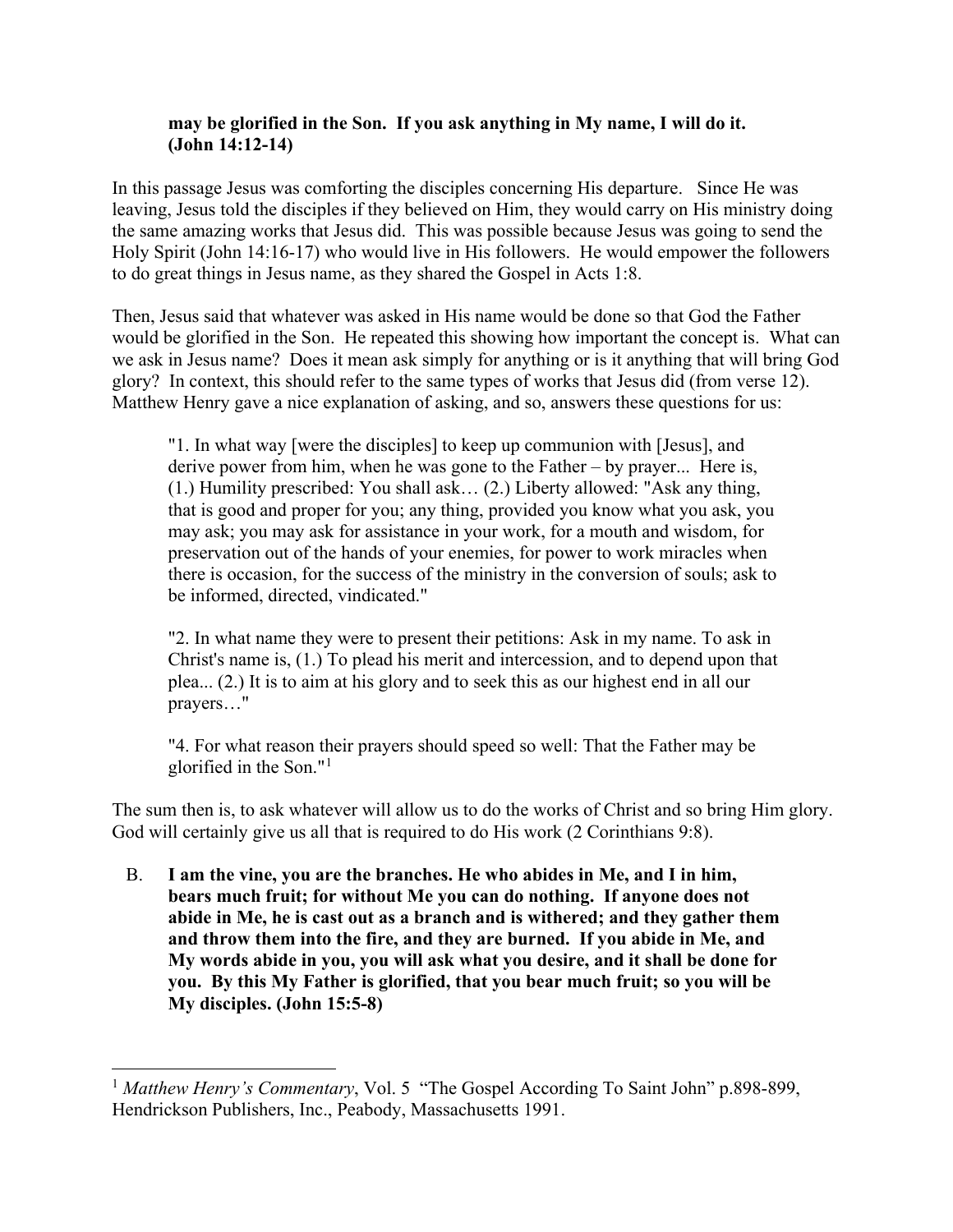Here we see that if we abide in Jesus and His words abide in us, we can ask what we want, and it will be done. How can we know what this means? Look at the text around it for context. This is part of a section discussing abiding in or living in Jesus. It provides the example of a branch, which cannot live and be fruitful unless it is attached to a tree. The tree provides support and life-giving water to the branch. Just like a branch, we are to be attached to Jesus and draw life and nourishment from Him so we can produce fruit for God. Our purpose and job is to be fruitful as described in Romans 7:4, Philippians 1:11, and Colossians 1:10. We are to produce spiritual fruits including love, joy, peace, patience, kindness, etc. (Galatians 5:22).

Yet, we are powerless to produce without Jesus. Be sure to notice the connection between your desires and living in Jesus. "If you abide in Me…you will ask what you desire." Surely if you are properly connected to Jesus, your desires will be pleasing to God and in line with His wishes. Thus, asking in the above section from John is in connection with producing fruit for God so that He is glorified.

To summarize, the way to bring God glory is to bear fruit. The way to bear fruit is to abide in Jesus and ask for it. So, John 15:7 helps us understand our ability to ask found in John 14:13-14. We can and should ask for anything in Jesus name that will allow or help us do those works or produce spiritual fruit that will glorify God!

### C. **And in that day you will ask Me nothing. Most assuredly, I say to you, whatever you ask the Father in My name He will give you. Until now you have asked nothing in My name. Ask, and you will receive, that your joy may be full. (John 16:23-24)**

In this third passage on asking, Jesus said whatever we ask for will be given so that our joy may be full. The context (John 16:19-28) was a conversation about Jesus not being seen by the disciples for a little while and them having sorrow because of His death on the cross. However, He comforted them saying they would see Him again. In the middle of this discussion, Jesus said, whatever you ask God in My name will be given so that you will be joyful. Prior to this, the disciples had not asked anything in the name of Jesus because He was there in person, but when He left, they were to pray to God in His name.

At first this may seem a bit different from the other two passages where we are to ask for the purpose of doing God's work. Here it seems to say, ask for what you want. However, the context is, ask so that you will have joy or comfort in your sorrow because you miss Jesus. In this instance, you are to ask because of your deep love for Jesus. What would bring you joy while you waited to see someone that you loved? Perhaps, doing something for that person or getting ready to see the individual?

# <span id="page-7-0"></span>What About My Needs?

From the passages in John, we see that we are to ask for whatever will help us do God's work. James also let us know that we can ask for what we need: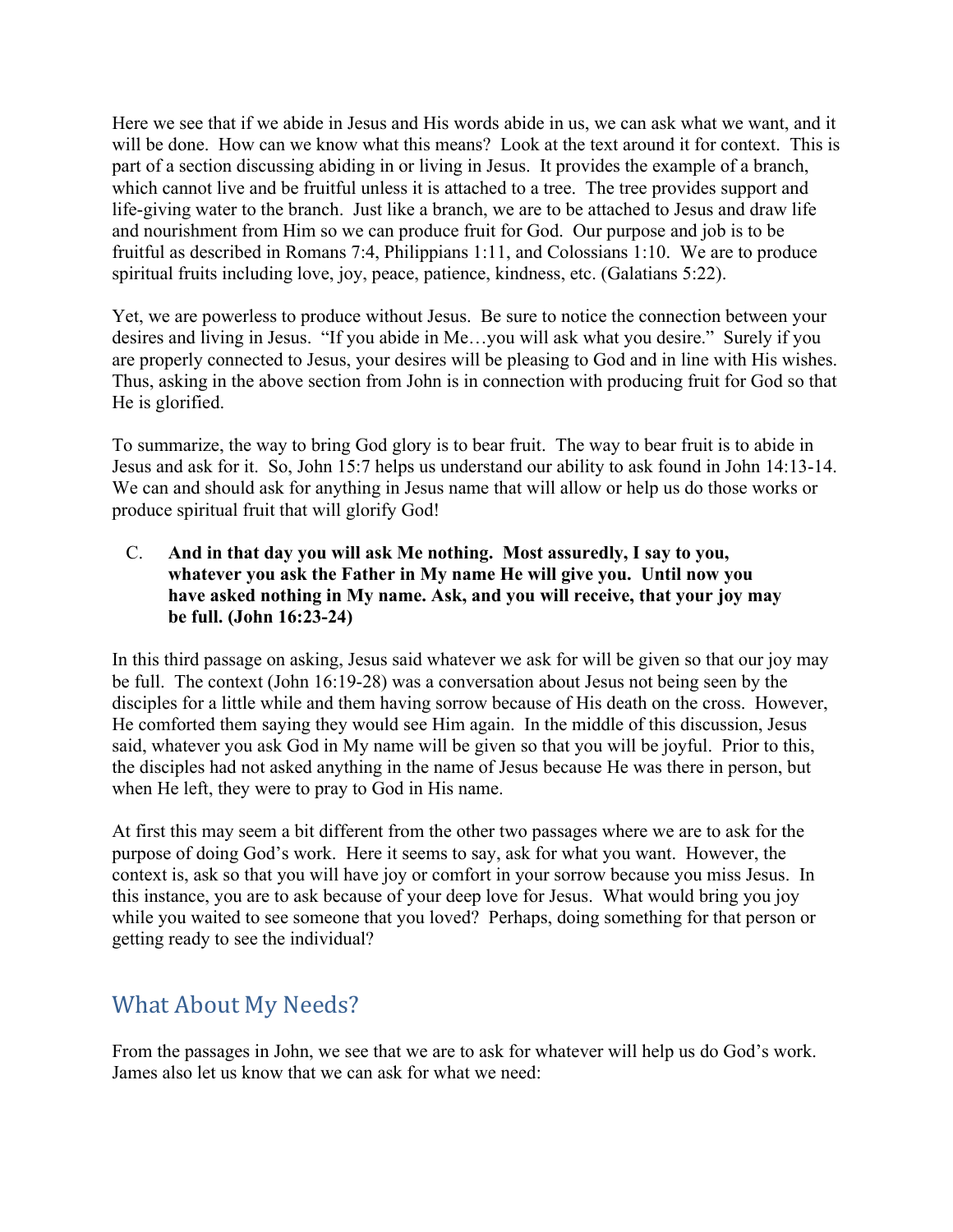**If any of you lacks wisdom, let him ask of God, who gives to all liberally and without reproach, and it will be given to him. But let him ask in faith, with no doubting, for he who doubts is like a wave of the sea driven and tossed by the wind. For let not that man suppose that he will receive anything from the Lord. (James 1:5-7)**

James said if you have a need, go to God. He told us to ask for wisdom in faith, expecting to receive. Why do we need to expect to get our answer? Doubt will trump your request. James warned us against doubting, because the one who doubts will not receive. Why should you doubt when it is clear that the Lord is generous? Remember King Solomon, who asked for wisdom to serve God's people and was rewarded beyond his dreams? Solomon's request was in keeping with the principles of Jesus' ask instructions. This example deals with wisdom, but the principle should apply to other needs, as well.

Yet, James also warned us about what not to ask for, or why not to ask.

### **You ask and do not receive, because you ask amiss, that you may spend it on your pleasures. (James 4:3)**

This verse tells us that if we ask with wrong motives, just for selfish pleasures, we will not receive anything. This fits logically with the "asks" that are found in the Gospel of John. Jesus instructed us to ask that we might do good. James tells us do not ask that we may do evil.

In one of his letters, John gave a good summary to answer the question, "Can I ask God for anything?"

### **Now this is the confidence that we have in Him, that if we ask anything according to His will, He hears us. And if we know that He hears us, whatever we ask, we know that we have the petitions that we have asked of Him. (1 John 5:14-15)**

The context, seen in 1 John 5:12-13, is a discussion about knowing that you are God's child because you believe in Jesus. Since you are God's child, you can have confidence in asking for things because you know your Heavenly Father hears you. Here we are told to ask for what is in God's will, that is, what will please the Lord. How do you know what will please the Almighty? We will find that answer if we read the Bible regularly, because that is the one place God has explicitly told us about Himself. If reading the Bible seems too intimidating, or if you don't understand what you read, get some help from these great resources:

> The Bible Broadcasting Network – [https://BBNRadio.org](https://bbnradio.org/) Thru The Bible Radio – [https://TTB.org](https://ttb.org/)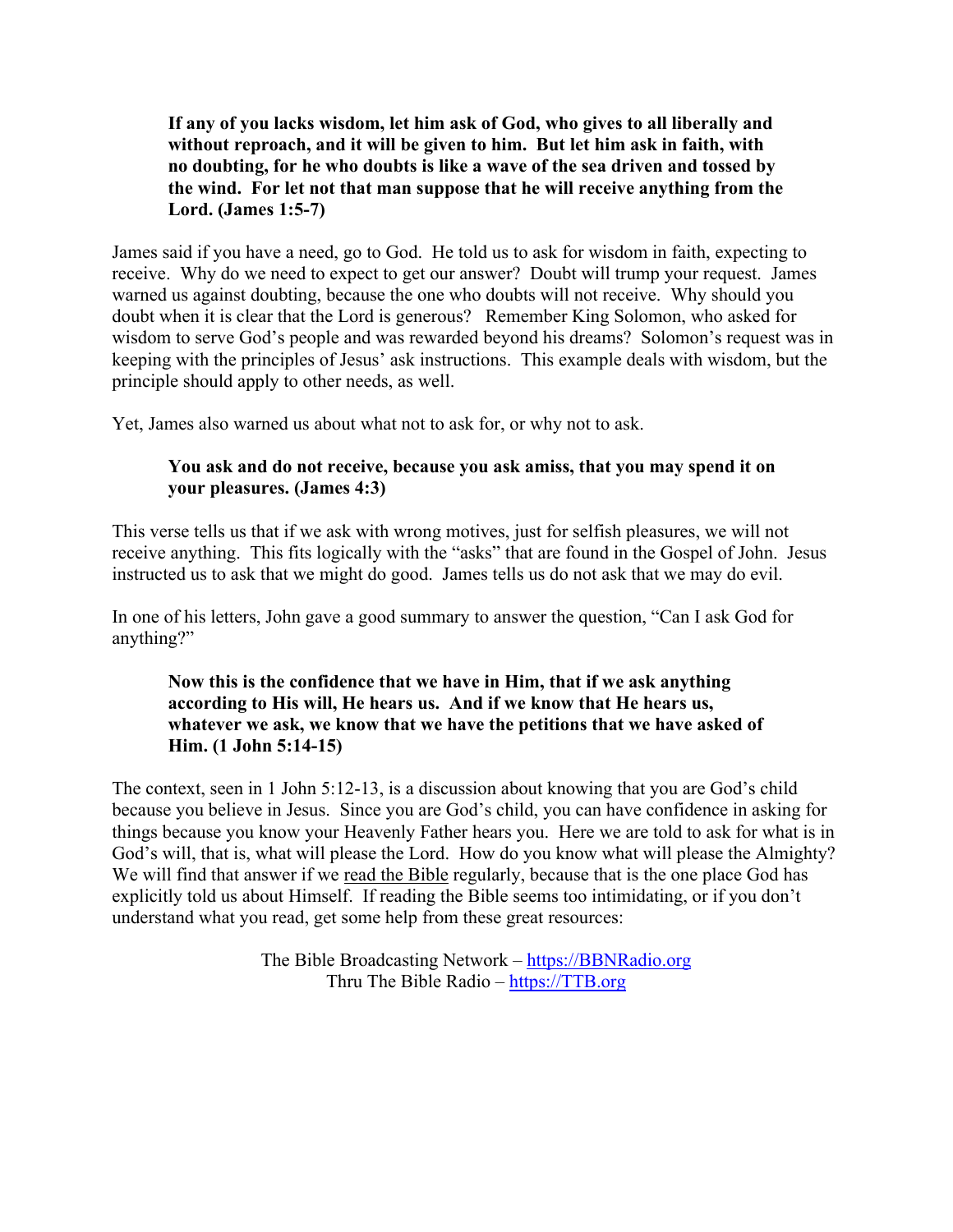# <span id="page-9-0"></span>Closing Encouragement

We've seen prayer is powerful and that we are urged to use it continually while on earth to communicate with our Lord in heaven. Now we know that sin can block prayers, but we can get around that by turning away from sin and asking for forgiveness. We've also seen that we can pray about everything, because our Creator cares about all our needs. Yet, we saw we are specifically to pray for things that bring Jesus glory and help us do His work.

Now how can you make prayer an important part of your day? Perhaps schedule time to focus on the Lord and talk with Him. Developing the habit of a regular time will be beneficial as you can look forward to it, just as you would look forward to a visit with a dear friend. You may also consider reading the book *Praying the Bible* by Donald S. Whitney. It's a great resource on using the Bible to help you pray meaningful non-repetitive prayers.

As a final thought, why not consider some songs from previous eras where people knew the power of prayer and sang about it? We would do well to remember such music that encourages us to pray and tells of the potency of being able to talk with God. Let the first verse of the forgotten hymn "Sweet Hour of Prayer" by William Walford encourage you.

**Sweet hour of prayer! Sweet hour of prayer! That calls me from a world of care, And bids me at my Father's throne Make all my wants and wishes known. In seasons of distress and grief, My soul has often found relief And oft escaped the tempter's snare By thy return, sweet hour of prayer!**